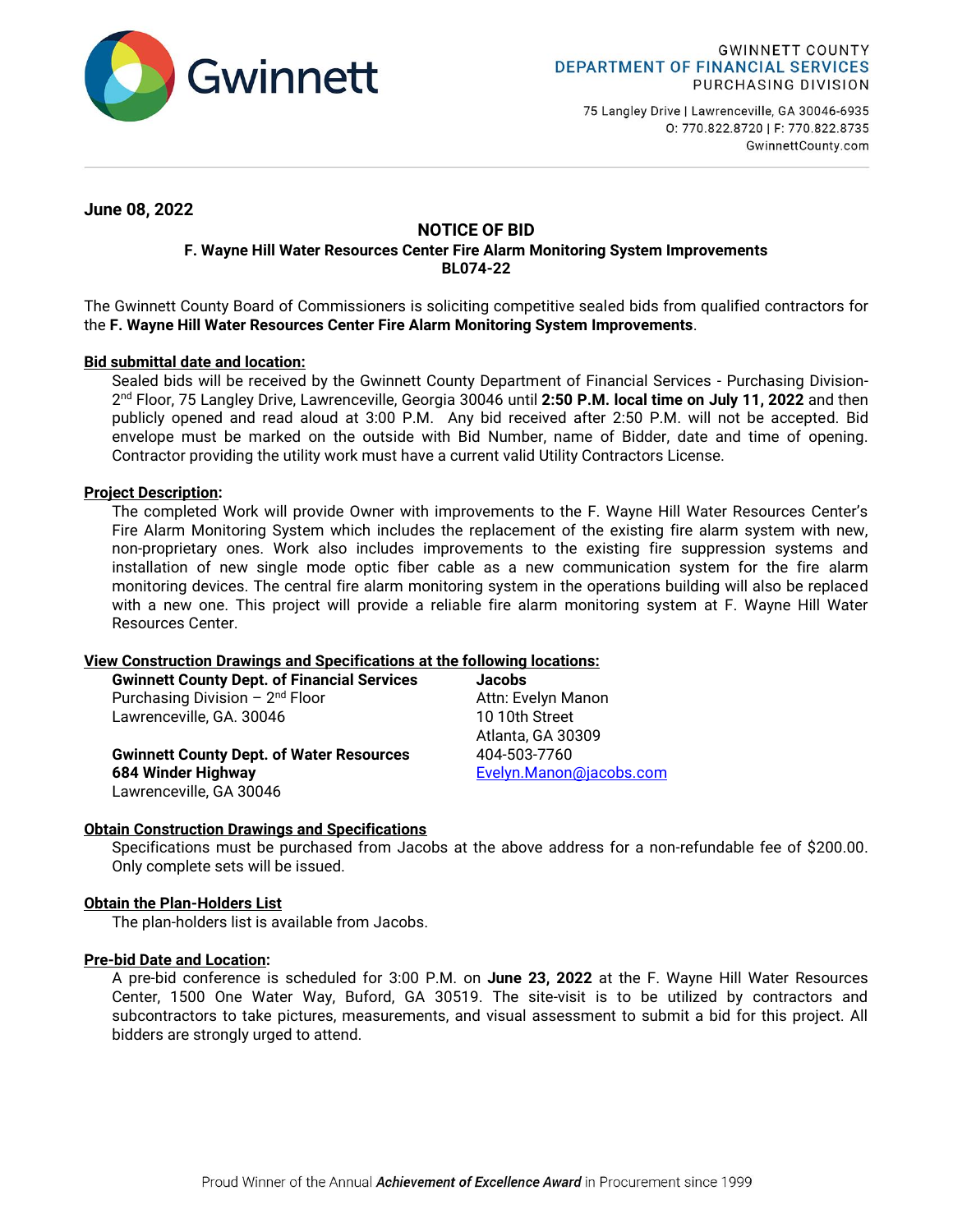#### **Facility Access**

Gwinnett County does not discriminate on the basis of disability in the admission or access to its programs or activities. Any requests for reasonable accommodations required by individuals to fully participate in any open meeting, program or activity of Gwinnett County Government should be directed to the ADA Coordinator, Gwinnett County Justice and Administration Center, 770-822-8165., Gwinnett County Justice and Administration Center, 770-822-8165

### **Safety Protocol/BYOPPE**

During the on-site pre-bid conference, Personal Protection Equipment (PPE) shall be worn. PPE includes but is not limited to ANSI Class 2 or 3 safety vests, Class E hard hats, ANSI approved eye protection, safety toe boots and hearing protection where required. Bring your own PPE. (NOTE: PPE is not required inside the administrative building)



### **Instructions on Submitting Questions**

Questions regarding bids should be submitted to Brittany Bryant, Purchasing Associate II at fax 770-822- 8728, or email [Brittany.Bryant@gwinnettcounty.com](mailto:Brittany.Bryant@gwinnettcounty.com) no later than 3:00 p.m. local time, **June 27, 2022**. Bids are legal and binding upon the bidder when submitted.

### **Bonding and Insurance**:

All Bidders are required to submit a Bid Bond or a certified check made payable to the Gwinnett County Board of Commissioners in the amount of five percent (5%) of the total amount bid. The Bid Bond or certified check must be enclosed in the envelope with the sealed bid. The successful bidder will be required to furnish a contract Performance Bond and Payment Bond, each in the sum of 100% of the total amount bid and provide insurance coverage as required by the contract documents.

Bonding Company should be licensed to do business in Georgia, licensed to do business by the Georgia Secretary of State, authorized to do business in Georgia by the Georgia Insurance Department, listed in the Department of the Treasury's Publication of Companies Holding Certificates of Authority as Acceptable Surety on Federal Bonds and as Acceptable Reinsuring Companies and must have an A.M. Best rating of A-VI or higher.

All bonds should be submitted on forms provided by Gwinnett County and agencies providing bonds and insurance should provide proof that they meet the criteria outlined in the bid and contract documents.

#### **Bid Withdrawal:**

No Bidder may withdraw his Bid within sixty (60) days after the actual date of the opening thereof.

#### **Liquidated Damages:**

Bidder agrees to complete the Contract awarded within the "allowable calendar days for completion" from the date of the "Notice to Proceed" and he further agrees that the Owner may retain from the monies which may become due the amount of \$1,250.00 (Sub) / \$800.00 (Final) for each and every day that the completion of the work may be delayed.

Bids in the case of Corporations not chartered in Georgia, must be accompanied by proper certification stating that said Corporation is authorized to do business in the State of Georgia.

The County will award the Contract to the lowest "qualified" bidder, subject with the Owner's right to reject any or all bids, to waive technicalities, and to make an award deemed in its best interests. With limited response, Gwinnett County reserves the right to extend the solicitation opening date as appropriate in order to assure a competitive procurement process.